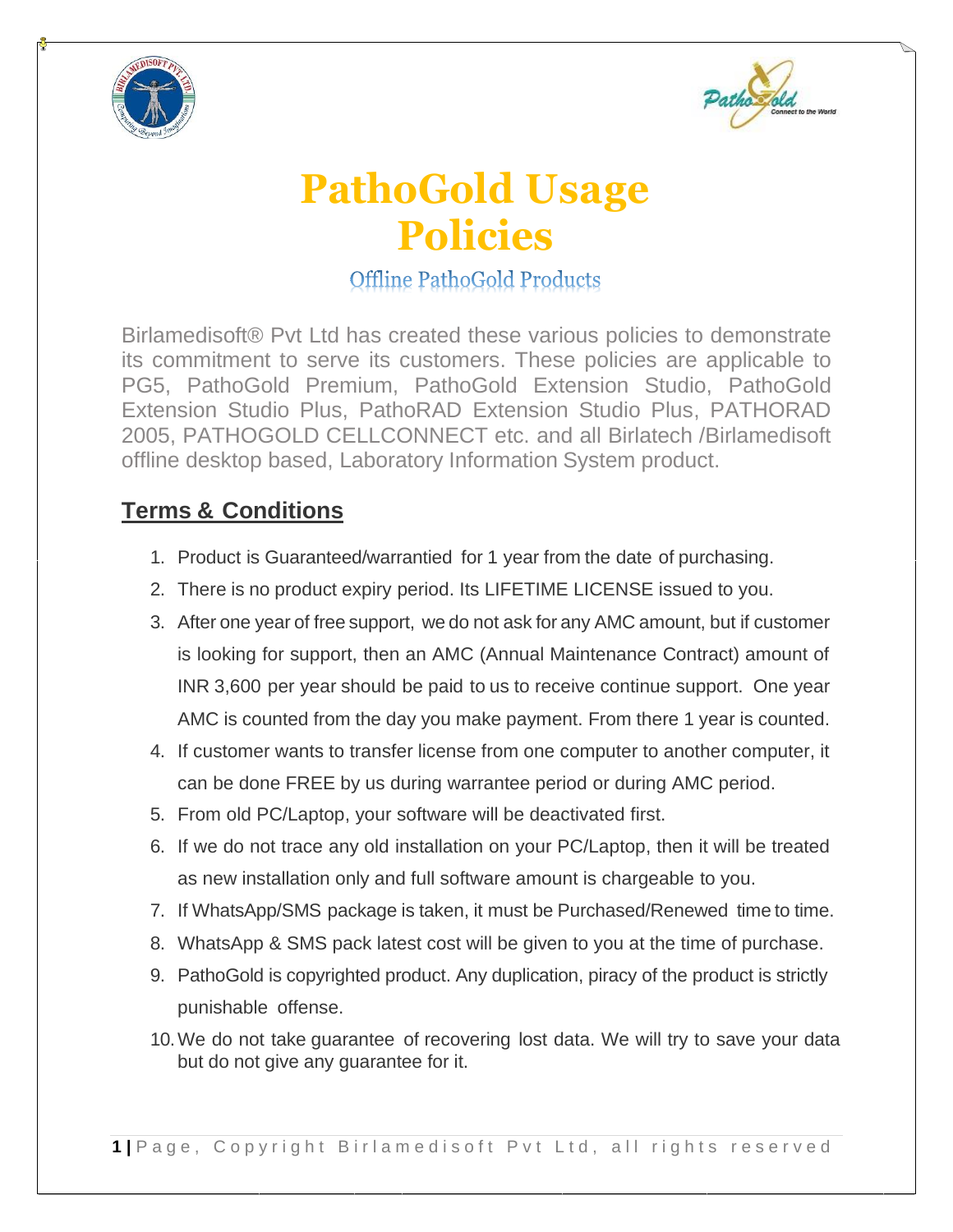



11. In a genuine case, if reactivation of software needs to be done, then only

**One-time** reactivation key can be provided. Reactivation key will be given only after proper due diligence of the case. Customers need to provide genuine proof for reinstallation of the software again.

- 12.Whether to issue **a new activation key** is sole discretion of Birlamedisoft. If we do not find your case is genuine, you cannot receive free re-activation key.
- 13.For reinstallation, customer should provide us **Original Transaction ID**. The Transaction ID is found in your email box received from

[pathogold@gmail.com.](mailto:pathogold@gmail.com.)

- 14. PathoGold is electronically downloadable setup files. Customers need to download all these setup files and installation is done/completed by our expert teamof engineers who take remote access to your computer/server system to finish installation process.
- 15. **There is Not any Refund or Cancellation policy for PathoGold**. Money paid can't be refunded at All. Customer has ordered PathoGold Software only after taking the PathoGold demonstration and satisfactory performance of the product.
- 16. Once installation is done successfully, our expert team will give product training to customer. Enough training, operation manual, video tutorials are given to customer for fully understanding product usages. Softcopy of study material will be given, which should be used for self-learning process. Our experts will give 1-2 Hrs of training to you.
- 17. PathoGold product Installation, training & after sales support is done remotely.
- 18. Birlamedisoft support dept is handy to resolve any issue. It goes in 12 months of free technical support. Our technical support dept takes care of providing UpToDate information about product usage, solve any issues faced by customer, provide them training to use software etc. like many activities are handled by our support dept.
- 19. Support is provided by taking remote access to customer computer system.
- 20. Our support dept works as per IST time only. Mon-Fri 9.30 AM to 6.30 PM, Saturday 10 AM to 2 PM only.Support is not available on weekly holidays (Sunday) & Public holidays. In extreme emergency, customer can contact us on email [info@birlamedisoft.com,](mailto:info@birlamedisoft.com) or send message on WhatsApp No +91 9011026090.
- 21. Customer can check by visiting our websites [www.birlamedisoft.com,](http://www.birlamedisoft.com/) [www.pathogold.com t](http://www.pathogold.com/)o get the latest contact details to reach to Birlamedisoft Sales & Support Dept.

**2** | Page, Copyright Birlamedisoft Pvt Ltd, all rights reserved